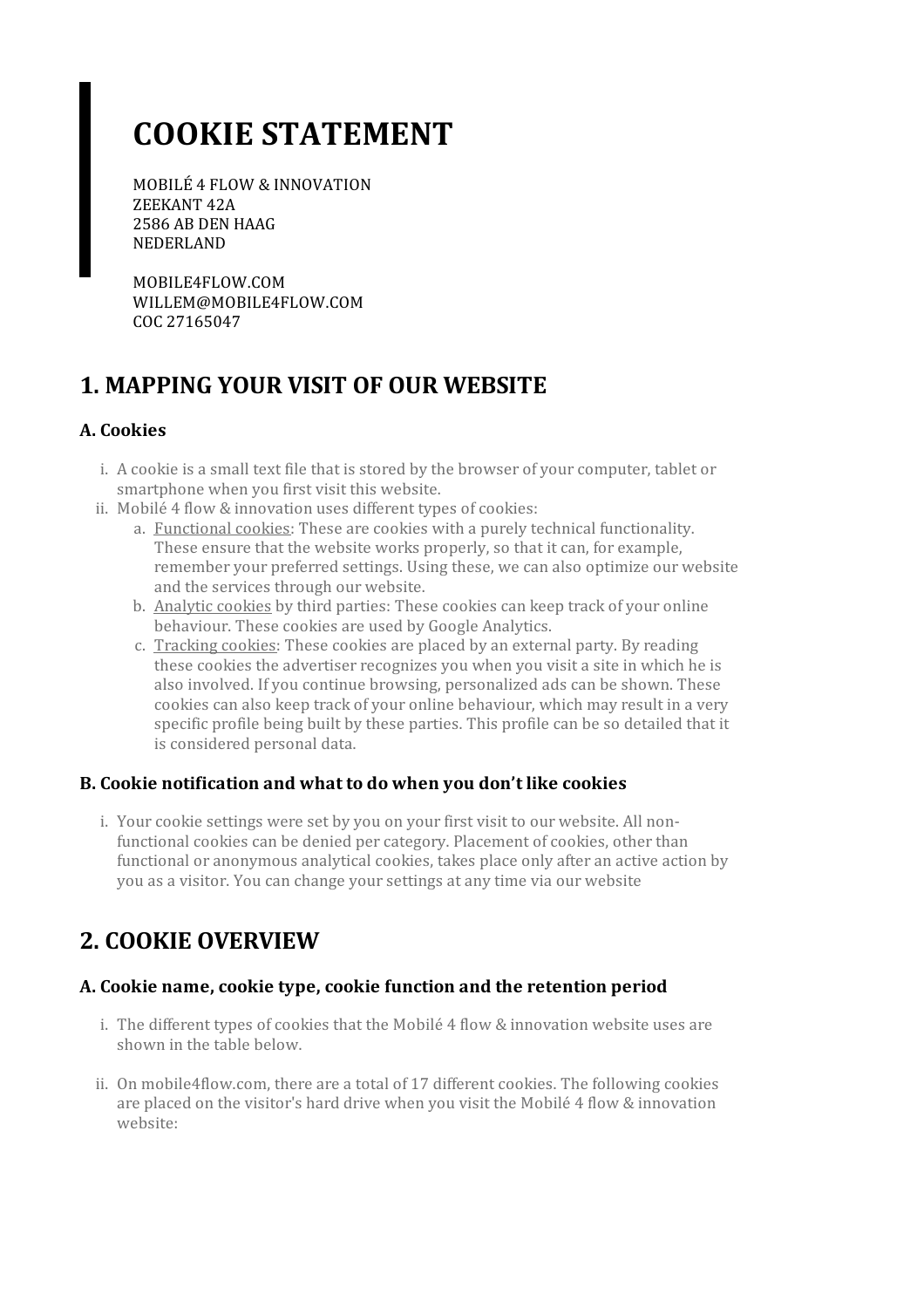#### **B. Cookie table**

| <b>Name</b> | Type(s)  | <b>Cookies</b>                                                                                                                                                             | <b>Duration</b>                                                                                                                                                                                                                                          |
|-------------|----------|----------------------------------------------------------------------------------------------------------------------------------------------------------------------------|----------------------------------------------------------------------------------------------------------------------------------------------------------------------------------------------------------------------------------------------------------|
|             |          | cookielawinfo-checkbox-necessary<br>cookielawinfo-checkbox-non-necessary                                                                                                   | 1 years<br>1 years                                                                                                                                                                                                                                       |
| Google      | Tracking | _Secure-3PAPISID<br>_Secure-3PSID<br>Secure-APISID<br>_Secure-HSID<br>_Secure-SSID<br>1P_JAR<br><b>APISID</b><br><b>HSID</b><br><b>NID</b><br>SAPISID<br><b>SID</b><br>sid | End of<br>session<br>End of<br>session<br>End of<br>session<br>End of<br>session<br>End of<br>session<br>End of<br>session<br>End of<br>session<br>End of<br>session<br>End of<br>session<br>End of<br>session<br>End of<br>session<br>End of<br>session |

These cookies are set by Google for using Google Maps and Google Adwords. For example, preferences are saved, they protect against unauthorised access and they make clear which media, used by Google Adwords, is effective. You can read [here](https://policies.google.com/technologies/partner-sites?hl=en) how Google uses your personal data.

| Google    | Analytical  | _ga                      | 2 years  |
|-----------|-------------|--------------------------|----------|
| Analytics | (anonymous) | _gat_gtag_UA_163131283_1 | End of   |
| (anon.)   |             | _gid                     | session  |
|           |             |                          | 22 hours |

Google uses the ga cookie to give the website administrator an idea of the visitor flow through the Google Analytics service. The \_gat cookie ensures that an unlimited number ofrequests to transfer data can't be sent. YourIP address is masked, which means that you, as a visitor, remain anonymous.

| Google    | Functional | GRECAPTCHA | 6 months |
|-----------|------------|------------|----------|
| reCAPTCHA |            |            |          |

# **3. GOOGLE ANALYTICS**

#### **A. Google**

- i. Through our website cookies are placed by a company called Google. These cookies are part of the "Analytics" service. We use this service to investigate how you as a visitor use our website. Google makes insightful reports about this for us.
- ii. Google may provide this information to third parties if Google is legally obliged to do so, or if third parties process the information on behalf of Google. Mobilé 4 flow &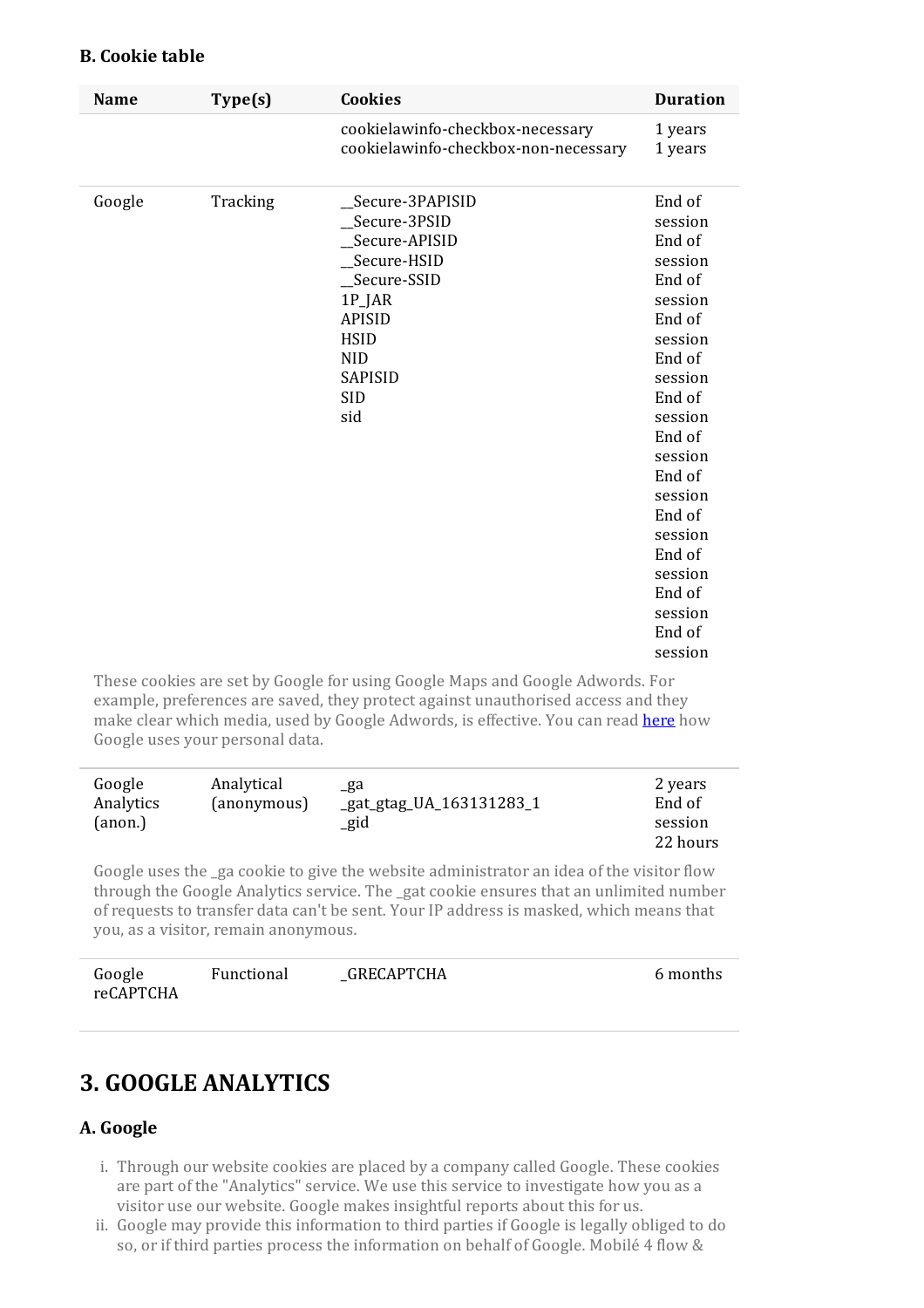innovation has no influence on this.

#### **B. Privacy settings**

- i. By means of this cookie statement we inform you about the use of this type ofcookie.
- ii. Mobilé 4 flow & innovation has concluded a processor agreement with Google.
- iii. The information that Google collects is anonymized as much as possible. We used IPmasking, so that your location is not traceable.
- iv. We prohibited Google to use the gathered data for other products and services by Google companies (like e.g. AdWords and DoubleClick)

### **4. THIRD PARTIES` WEBSITES AND AMENDMENTS**

#### **A. This privacy and cookie statement does not apply**

- i. To websites of third parties that are linked to on our website. It is not possible for Mobilé 4 flow & innovation to guarantee that these third parties handle your personal data in a reliable and secure manner. However, Mobilé 4 flow & innovation is committed to ensuring the same level of security of your data.
- ii. Always consult these websites' privacy statement before using these websites.
- iii. This cookie statement is subject to change. When it is changed, you will be asked again to give permission to place the modified cookies. The current version of this cookie statement is 20220420.

# **5. ACCESSING, ADJUSTING OR DELETING YOUR DATA**

#### A. Your rights

- i. You have the right to
	- a. access your personal data,
	- b. request an adjustment of your data
	- c. request that less of your data be processed by us,
	- d. apply for the removal of your data,
	- e. have your data transferred to someone else and
	- f. file a complaint as described in article 6.
- ii. If you have any questions orcomments about the way Mobilé 4 flow & innovation processes your data, please send them to willem@mobile4flow.com.
- iii. Mobilé 4 flow & innovation wants to be sure that the request has been made by you. That is why we kindly ask that you, along with your request for access, correction or removal, send us a copy of your ID. To protect your privacy, Mobilé 4 flow & innovation asks you to cover your photo, MRZ (machine readable zone, the strip with numbers at the bottom of the passport), document number and citizen service number/social security number in this copy.
- iv. Mobilé 4 flow & innovation will respond to your request as soon as possible, but at least within four weeks.

# **6. RIGHT TO COMPLAIN**

#### **A. Internal handling**

i. If you have any complaints about the processing of (personal) data, Mobilé 4 flow & innovation would like to clear the air with you in mutual consultation. Please send your complaint to willem@mobile4flow.com.

#### **B. Data Protection Authority**

i. Based on the General Data Protection Regulation, you have the right to submit a complaint to your own Data Protection Authority about our processing of your